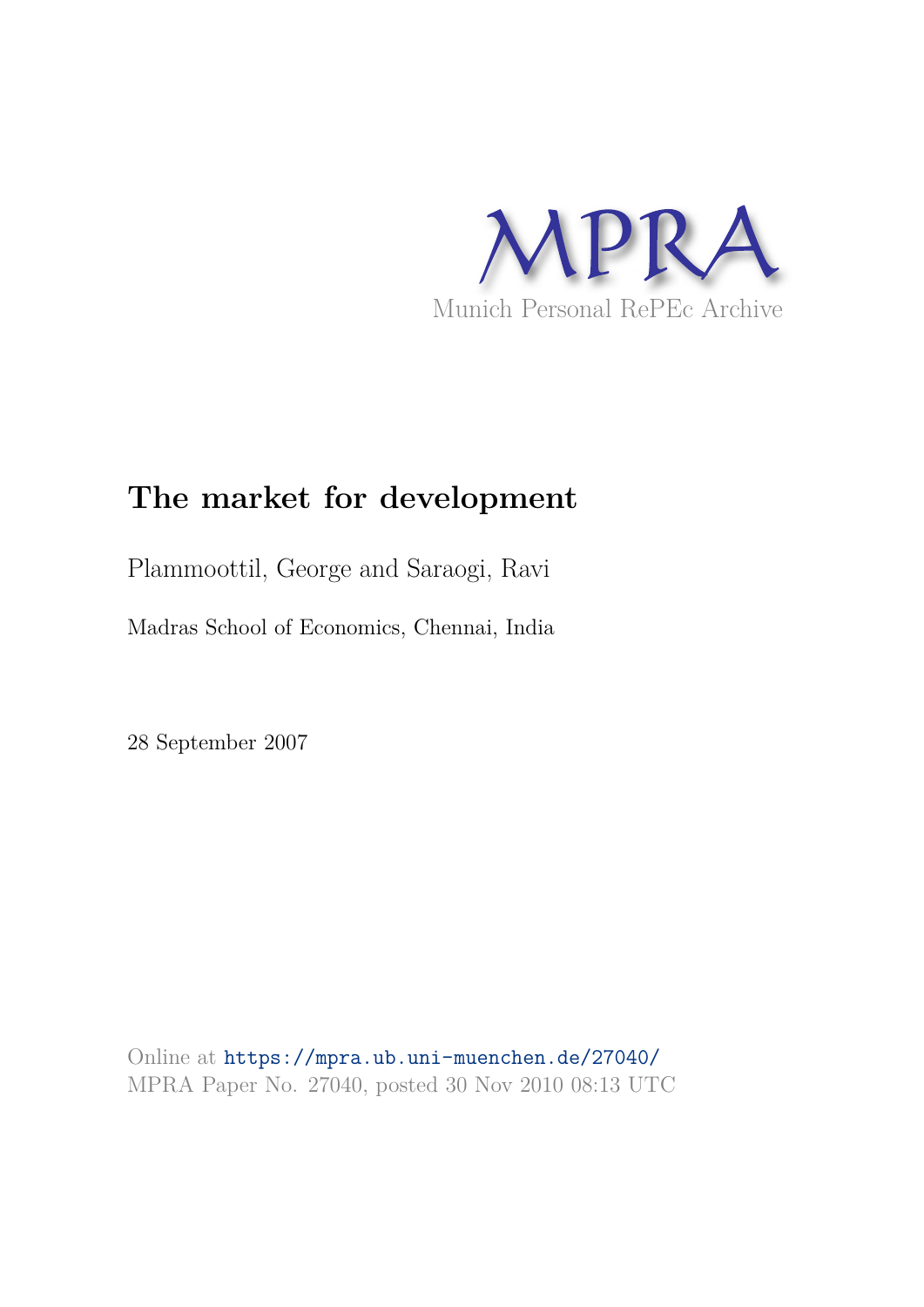# The Market for Development

George Jacob Plammoottil Ravi Saraogi

9/28/2007

#### Abstract

Markets need some very strong prerequisites to function well and be a self regulating system. Creating markets, where the most basic institutional factors necessary for the functioning of a market is nonexistent, is futile. In other words, talking about private sector development where markets do not even exist is meaningless. Our proposal is based on the idea that we first need to create a platform which can act like a spring board for private sector development. Such a platform is provided by the creation of a Market for Development (MFD). The MFD takes a ramshackle economy by its collar and purges it of all its rigidities, thus providing the scaffolding on the strength of which an all pervasive process of private sector development can take place. The creation of a MFD is thus an integral step for private sector development through which we hope to infuse the process of transforming lives. The process of private sector development can be broken down into two stages, the 'formative stage' and the 'self perpetuating' stage. Nearly all research into private sector development concentrates on the second stage in which the preconditions for the proper functioning of a market are already assumed to have taken place and research tells us what innovations are necessary for the successful functioning of those markets. However, a valid point can be raised here. Are the preconditions that are required for a market to function so easy to come by? We do not think so. The difficult part in the process of sustainable development is setting up the preconditions for proper functioning of a market. This is more fundamental than the second stage and our idea particularly addresses this issue.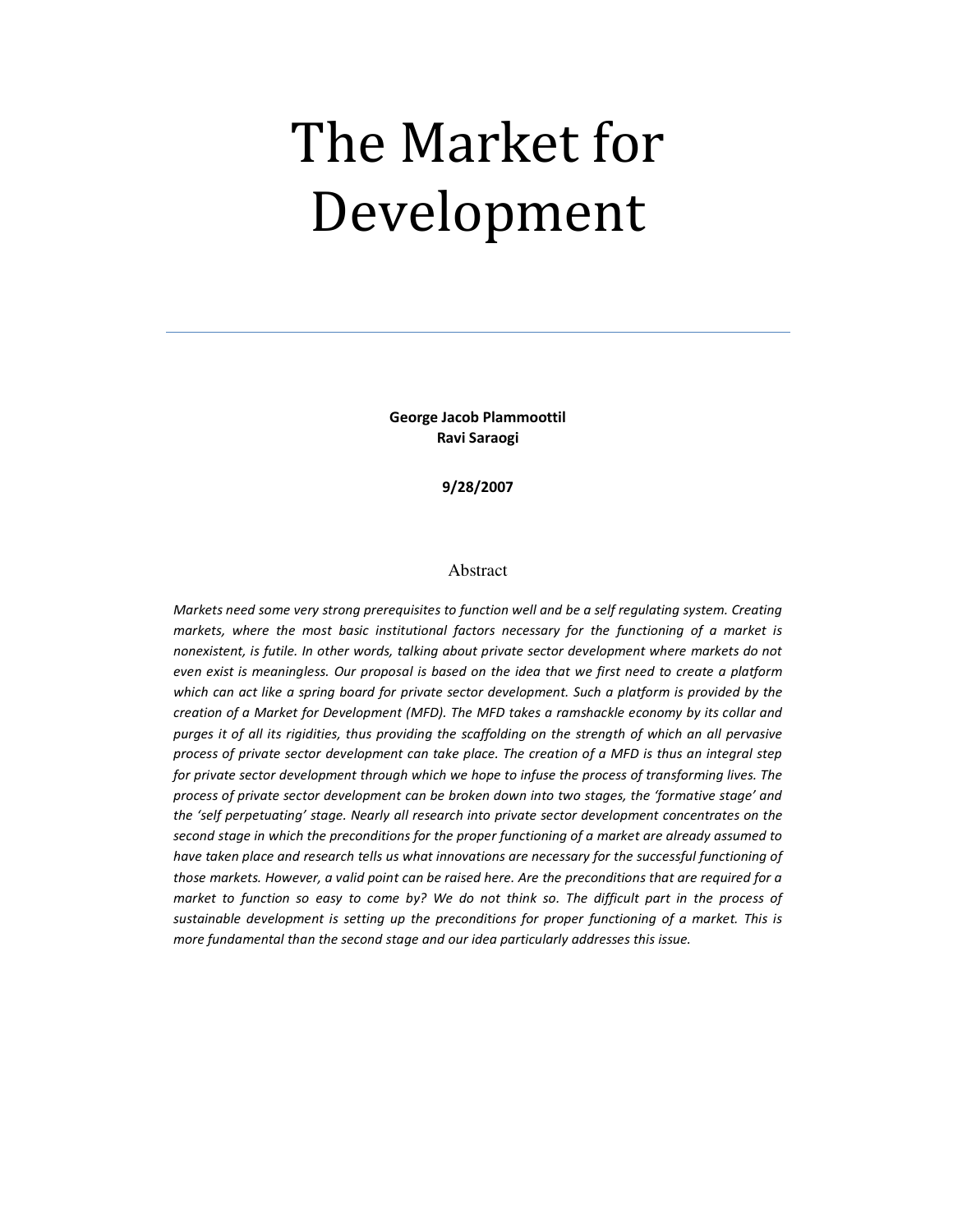## The Market for Development

#### 1.1 Introduction

We believe that poverty, hunger and malnutrition in the global economy can be eliminated *without any aid.* The commodification of development, through the creation of an incentive structure, which results in a self regulating market where every market participant gains, is the essence of our idea. There is no philanthropy involved.

Markets need some very strong prerequisites to function well and be a self regulating system. Creating markets, where the most basic institutional factors necessary for the functioning of a market is nonexistent, is futile. In other words, talking about private sector development where markets do not even exist is meaningless. Our proposal is based on the idea that we first need to create a platform which can act like a spring board for private sector development. Such a platform is provided by the creation of a Market for Development (MFD). The MFD takes a ramshackle economy by its collar and purges it of all its rigidities, thus providing the scaffolding on the strength of which an all pervasive process of private sector development can take place. The creation of a MFD is thus an integral step for private sector development through which we hope to infuse the process of transforming lives.

The process of private sector development can be broken down into two stages, the 'formative stage' and the 'self perpetuating' stage. Nearly all research into private sector development concentrates on the second stage in which the preconditions for the proper functioning of a market are already assumed to have taken place and research tells us what innovations are necessary for the successful functioning of those markets. However, a valid point can be raised here. Are the preconditions that are required for a market to function so easy to come by? We do not think so. The difficult part in the process of sustainable development is setting up the preconditions for proper functioning of a market. This is more fundamental than the second stage and our idea particularly addresses this issue.

Below we list some of the most important 'preconditions' for the self perpetuating stage to be successful.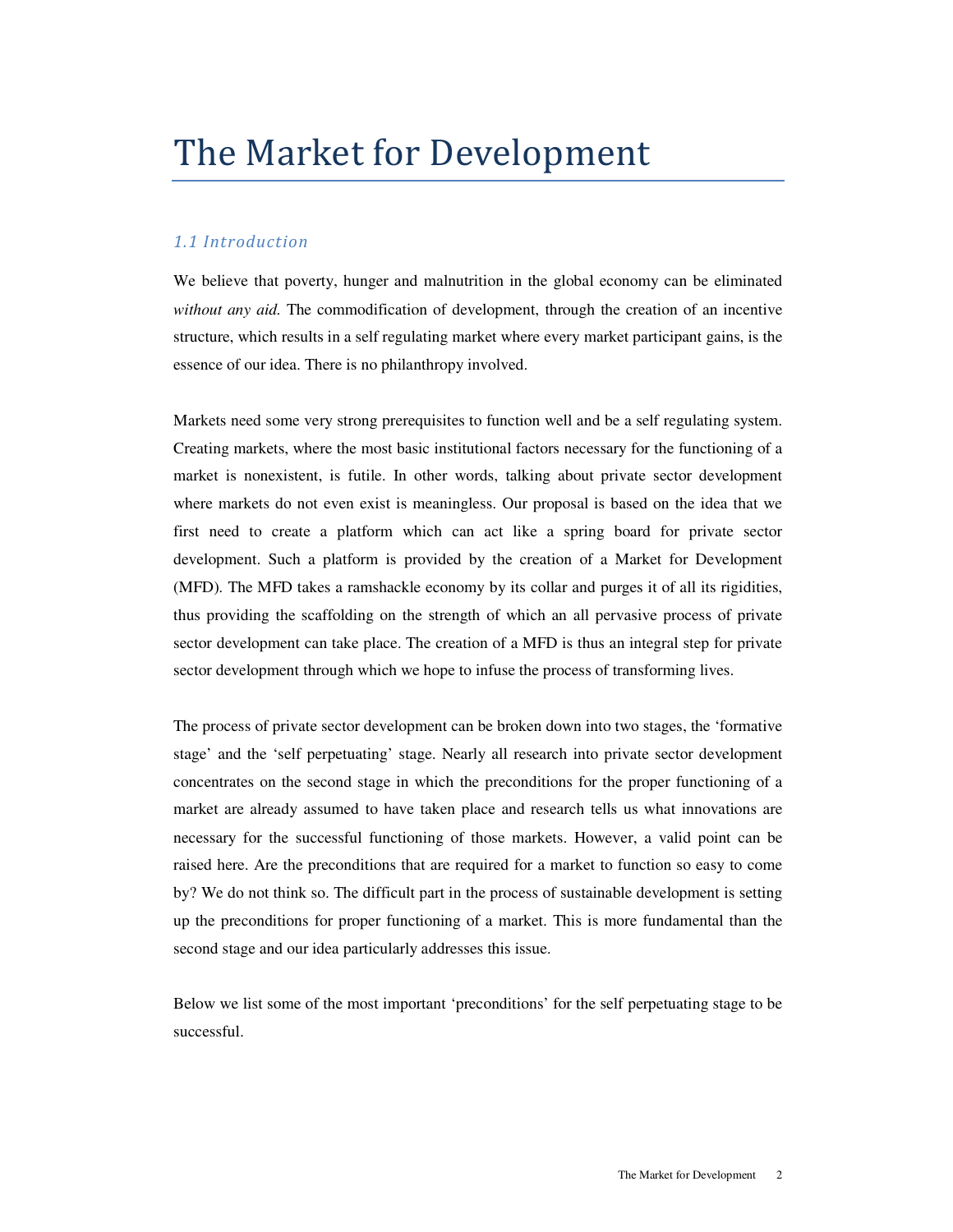- 1) **Law and order** This encompasses the entire support structure like political stability within a democratic framework, law and order for contract enforcement, an efficient judiciary, government regulation, and respect for the law of the land.
- 2) **Infrastructure** Markets obviously cannot function efficiently unless the most basic infrastructural needs are met. These needs have to address the problems associated with transportation, communication, information and power.
- 3) **Human capital** Markets are a tool to be used by the people to meet their needs. So, the capabilities of the people to make use of the opportunities in the market should not be compromised. To meet this end of developing human capital, particular emphasis must be laid on healthcare, education and social security.
- 4) **Financial markets-** Law and order, infrastructure, and people (some of whom will be entrepreneurs), are all important for the setting up of a market. However, the glue that combines all the above is a well functioning financial market that enables entrepreneurs to raise funds and consumers to borrow, both necessary for selling and buying.

#### 1.2 The Need for an Alternative

More than 300 million people south of the Sahara have to survive on less than a dollar a day. This figure has gone up by around 100 million over the last 10 years alone. . The UN's development expert Jeffrey D. Sachs has written that sickness plagues Africa like a "silent tsunami" surging over the continent every day.<sup>1</sup>

In countries like Burundi, Ethiopia, Sierra Leone and Uganda and other less developed nations, share of aid in government spending already exceeds 40%. In such countries, "aid will not taper out when growth process succeeds". It will be difficult to get aid dependent countries "off aid" post 2015. This results in the creation of aid dependent economies.<sup>2</sup>

The present system in which aid is given to LDC's suffers from the serious drawback of accountability and proper 'end use'. Between 1970 and 2002 the countries south of the Sahara

 $\overline{a}$ 

<sup>1</sup> http://www.spiegel.de/international/spiegel/0,1518,363604,00.html

<sup>&</sup>lt;sup>2</sup> www.africanaxis.org/Presentations/Aid%20to%20Africa/What%20aid%20to%20Africa.ppt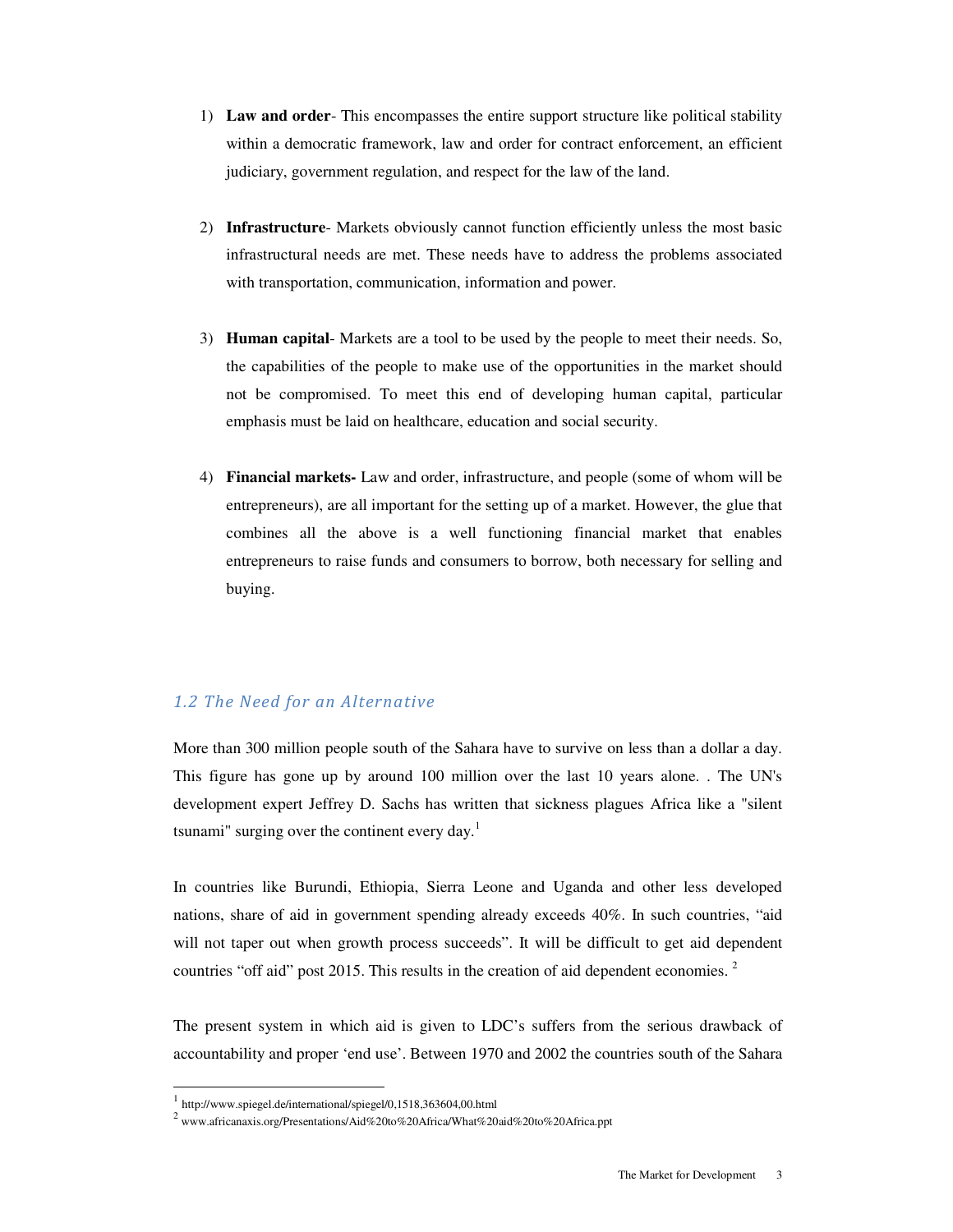received a total of \$294 billion in loans. In the same period of time they paid back \$268 billion, and accumulated, after interest, a mountain of debt amounting to \$210 billion. Why is it that the billions, which both the West and the East poured into Africa during the Cold War, have been so useless? The suspicion is hard to avoid- corruption and lack of accountability. We firmly believe that *aid paralyses*. The solution is not aid. We have had enough of that already. Our proposal does not entail even a single penny of aid!

#### 2.1 The Market for Development

The Market for Development (MFD) is a market which commodifies development. It is basically a capital market for the mobilization and efficient utilization of resources for the purpose of economic development. Let's start by outlining the participants in such a market. First, there is the whole consortium of aid givers to LDC's, ranging from the governments of developed countries, private donors to international agencies such as the World Bank. Apart from the above conventional suppliers of resources, the MFD throws open an investment opportunity to anybody who wants to participate in the market. These participants have a stake in the development of these LDC's as part of a broader objective of overall development of the global economy, humanitarian concerns, or simply earning a rate of return. Second, we have the governments of these various nations who constitute the demanders of resources for carrying out the process of economic and political development in their respective countries. The countries which can list themselves in the MFD will have to satisfy certain criterion as laid out by the regulatory body of the MFD viz. political stability, a functioning democracy, etc. And lastly, we have the beneficiaries of the market process, the citizens of the LDC's, to whom perhaps development of their countries matters the most.

The MFD is a unique system which achieves two purposes- it binds the government to take optimal policy decisions and transforms aid given by donors to investments on which they can earn returns. The byproduct of the above two will be a rapid development of the less developed economies unlike anything that we have seen before.

Each participating country in this market issues *development coupons* to mobilize resources for development. These coupons have a face value and the country can either issue them at a premium or discount depending on the demand that it envisages for such coupons in the MFD. There are intricate details involved in this process such as the size of the issue, face value, number of coupons, etc. These details of the issue are finalized after an extensive due diligence process involving the regulatory body of the MFD. Various parameters are looked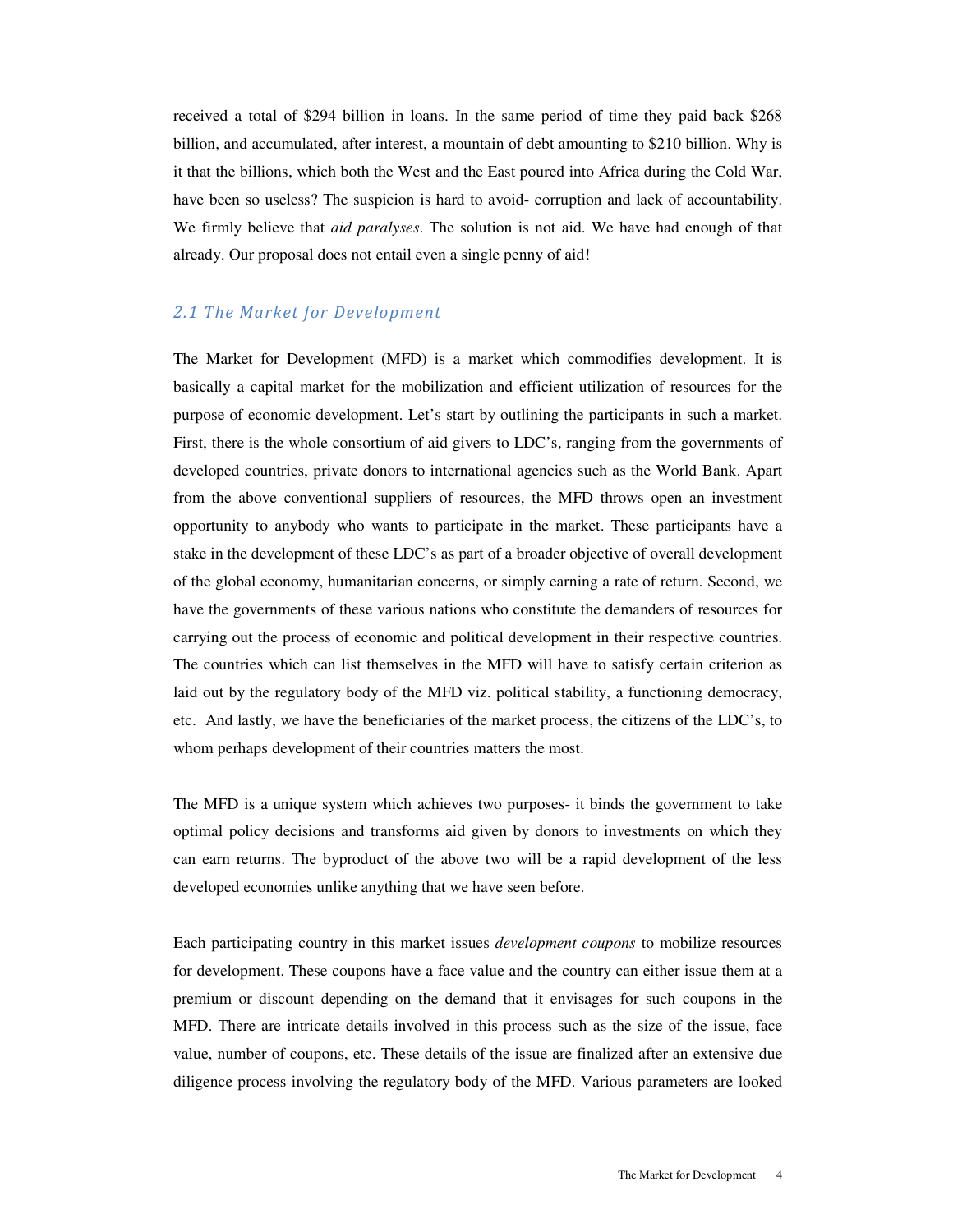into while arriving at the details for the issue such as the development potential of the respective country and accountability of the government.

After the initial offering of the development coupons, the MFD would serve as a secondary market for the trading of the coupons of different countries. The issue of the coupons will be such that each country must hold an amount of its own coupons equal to what it has offloaded in the MFD. In the MFD, the market value of the development coupons will depend on the GDP index, which serves as the underlying basis for measuring performance of the market participants. The market value of development coupons will mirror economic performance and will be highly sensitive to policy decisions, political stability or for that matter anything which has a bearing, either direct or indirect on the GDP of the economy. The broad participation in this market will encourage speculation which will help value the development potential of an economy given the policies its government is following.

Since the individual governments which participate in the MFD will have an equal share of their own coupons as there are in the MFD market, they will have a strong personal stake in preserving the capital value of the coupons held by them, and preserving the capital value of the coupons necessarily involve policies that maximizes GDP. This is a very important step in the proper utilization of the funds that the government collects and is a massive improvement over the present system of ineffective aid.

Also, we envision the creation of a system in which the market value of development coupons is extensively tracked by the people of the country taking out such coupons. What eventually happens is that the government's performance is assessed by tracking movement in the market value of the development coupons. The movement in the market value of development coupons emanates a very strong signal about the performance of the government in trying to maximize the GDP.

We come to another question now. What does the MFD offer to the potential 'investors' who will buy development coupons? The answer is simple. It gives them returns on their investments comparable to any asset in the world. The system of aid is transformed into a *system of investment*. Not only does a buyer of a development coupon get an opportunity to transform lives, he actually gets paid for it! The MFD transforms aid into investments, giving the donors a chance to make money out of their philanthropic activities; these investments then serve as a pool of resources which can be used by the domestic government to foster economic development in the best possible manner to transform lives. All in all, it's a winwin-win situation for all the participants in the MFD. The MFD will successfully result in the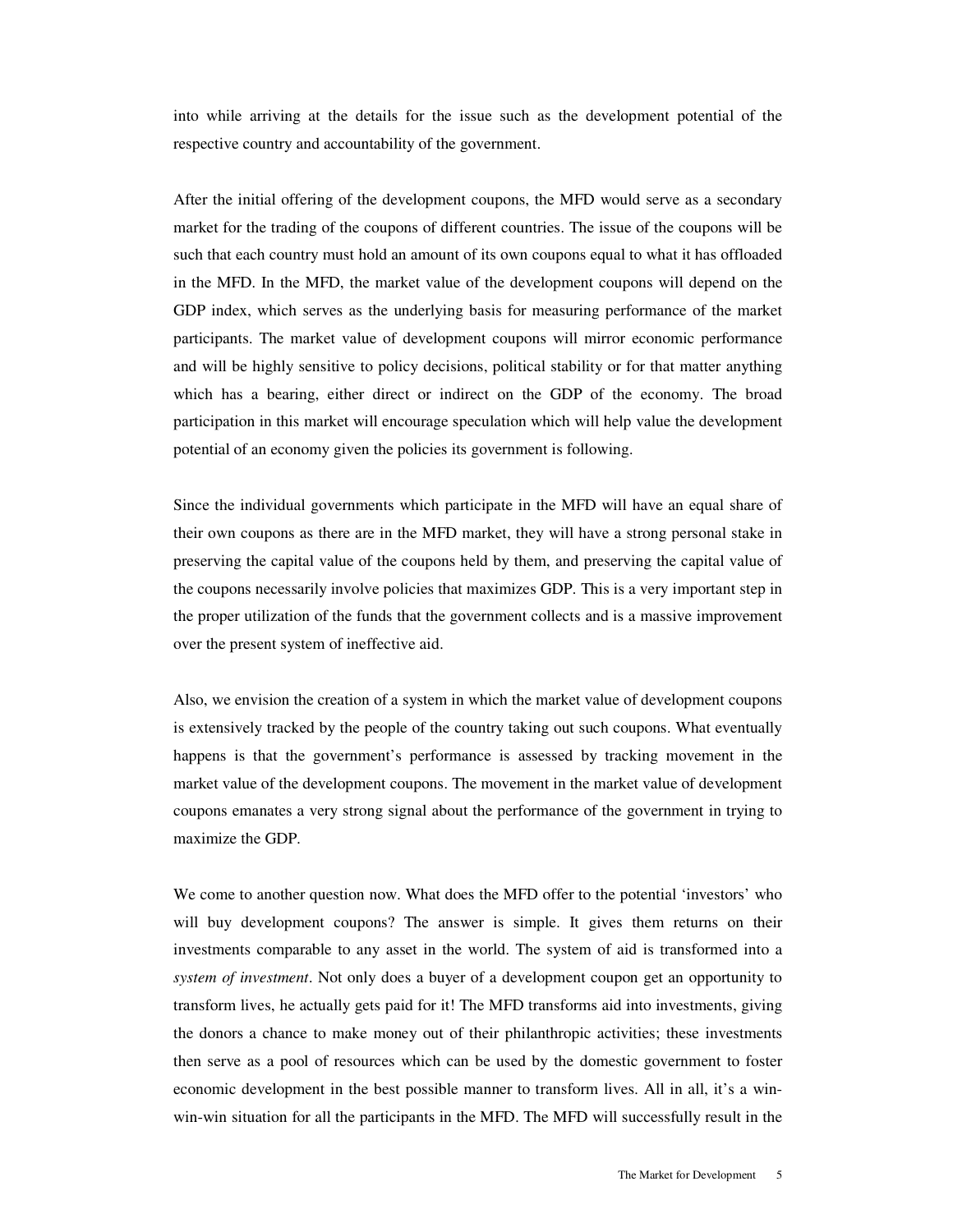creation of an incentive structure in which everybody does what is best for him which also happens to coincide with what is best for the other participants. *The perfect coincidence of personal and the broader social interest.* 

#### 2.2 The Principal-Agent Problem

We talked about how the MFD forces the government to behave in a manner which is best for the people it governs. By holding a personal stake of the development coupons equal to 50 per cent of the total issue of such coupons, two purposes are solved. First is obviously that the government will have a strong personal interest in trying to maximize the value of its development coupons and secondly, any threat to sovereignty is settled.

However, we believe that just the stipulation for holding a personal stake of development coupons by the government is not sufficient to ensure responsible behavior. We need to move a step further. What we propose is to use the stock of development coupons, with the government, to create a performance based pay structure for people in the higher echelons of the government machinery. We envision this system to be similar to the performance based stock options that upper management of companies receives. This will act as a safety valve to ensure that the resources rose through the MFD is utilized in the best possible manner, taking care of the problem of the corruption and waste that is involved in a system of help through aid. This system of performance based pay structure has a very successful precedent in the corporate world where every company has embraced the move towards greater transparency and more accountability towards the shareholders.

The development coupons will be extensively tracked by the investors and in order to create an efficient system for information dissemination, there has to be complete transparency. This will automatically be ensured as the government will be working under the watchful eyes of the investors who will be analyzing each and every step of the government and the potential impact of its policies on GDP.

#### 2.3 Choice of Index

The underlying index on the basis of which the market value of the development coupons will be determined has to take into account the following-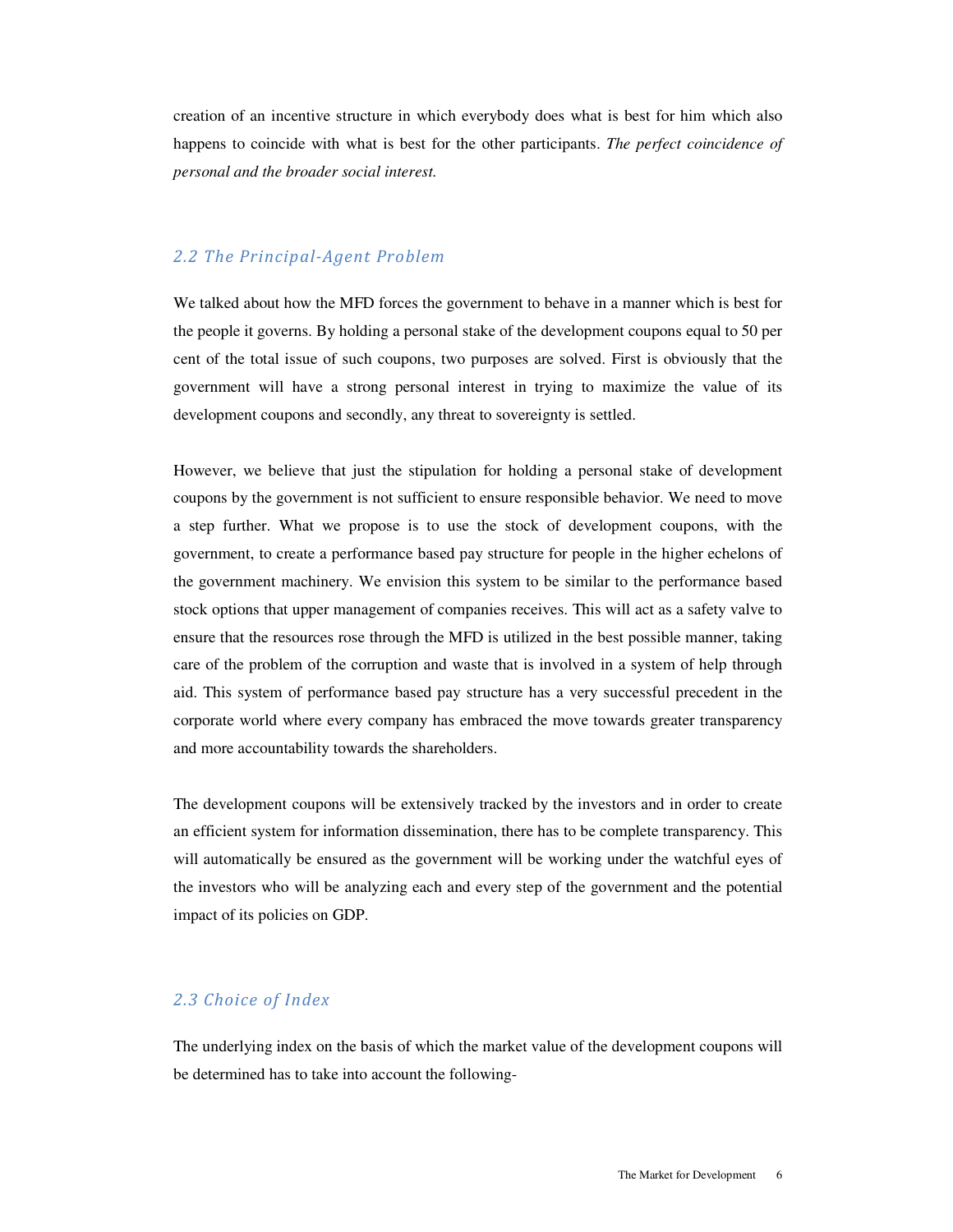- 1) **Macroeconomic policies**: whether fiscal, monetary, and exchange rate policies provide a stable environment for economic activity
- 2) **Structural policies**: the extent to which trade, tax, and sectoral policies create good incentives for accumulation by households and firms
- 3) **Public sector management**: the extent to which public sector institutions effectively provide services complementary to private initiative, such as the rule of law (functioning of the judiciary, police), infrastructure, and social services.
- 4) **Social inclusion**: the extent to which policy ensures the full participation of the society through social services that reach the poor and disadvantaged, including women and ethnic minorities.

We mentioned before that in the MFD, the GDP will be used as the underlying measure on which the values of the development coupons depend. We strongly believe that though GDP has its own limitations, it is an extremely versatile index which does a good job of capturing the non-economic aspects of development apart from the economic well being of a nation. The effort which a government would put to maximize GDP over the long run would definitely entail steps to see that human capital is fostered, there is no social unrest through growing inequality, people are happy with the social provisioning of public goods, etc because it is upon these factors that the productivity of the people would depend. Thus, speculation on the future values of GDP by a host of investors would necessarily force the index to contain all information relating to economic as well as non economic factors.

Even if in the extremely short term, inequality might increase as some more promising and productive sectors get focus, in the medium term to long term, if the potential GDP is to be achieved in full, all sectors of the economy touching the entire population must develop and it is in this sense that GDP maximization can serve as an excellent tool for transforming lives.

#### 2.4 The Returns for the Investors

How much return can investors expect from the MFD market? Actually, a lot. In the initial stages of development, an overall concerted effort can bring about rapid rates of GDP growth of about 10 per cent per annum. However the speculative nature of the secondary market will result in the future performance of the GDP being discounted and incorporated in the present market value of the development coupon. Thus, the capital appreciation will be much higher than the GDP growth rates. However, we must remember that the MFD's basic purpose is to foster development, and along with serving this objective which involves transforming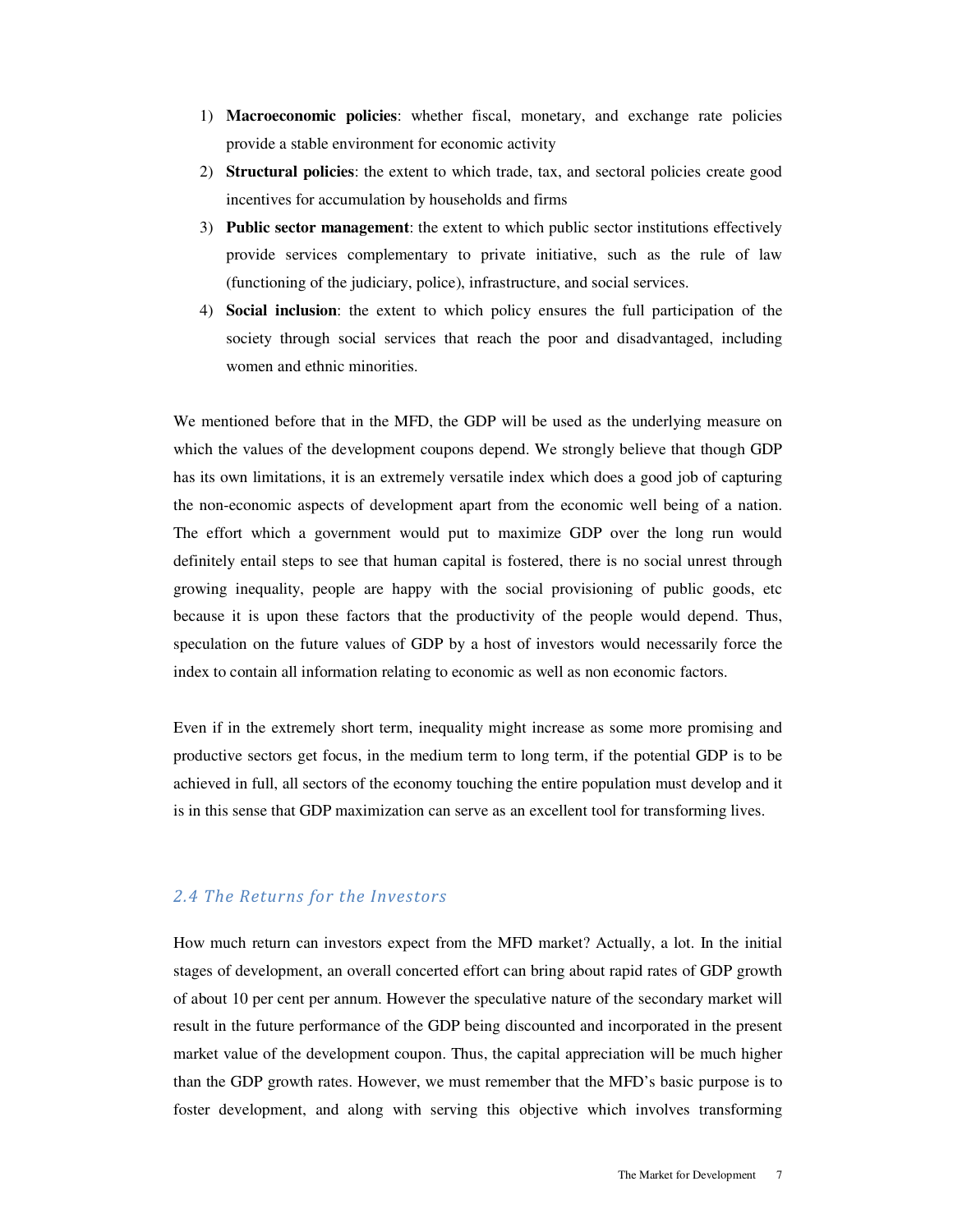millions of lives, if the investor participant gets a good return on his development coupons, it's a huge windfall compared to the present system of aid giving. And as for the risk, in a worst case scenario, the entire investment in the development coupons will get wiped out, which leaves the donor no worse than if he would have given aid.

We have identified three reasons why development coupons will in all probability be lapped up by investors like cat laps milk-

- 1) Rate of return
- 2) For firms which have a personal stake in the economy of the development coupon issuing country (say, a production unit in a development coupon issuing African nation), it makes sense to pick up development coupons that assist in the overall development of the economy in which they have the stake.
- 3) Humanitarian reasons

#### 2.5 Exit Strategy

The market for development can continue till perpetuity. The initial issue of development coupons can be followed up by a further issue at a future stage of development. The success of such an issue will obviously depend on the past performance of the country.

However, a country can exit from the market by buying back the development coupons from the market if it feels the very purpose for which it entered the market- creating markets and transforming lives, has been achieved. We do not actually see a need for the participating countries to withdraw from the market since once the MFD takes off; it can serve as a highly effective market for raising funds for further development efforts. In fact we envision a scenario where because of the success of the initial founding countries of the MFD, more countries in need of developmental finance get drawn to the market.

#### 2.6 Does the Idea have any Precedent?

At a very simplified level, the MFD is basically an extension of the concept of the creation of a capital market which commodifies economic development in the sense that we can have financial instruments whose tradable prices are determined by the underlying movement in the GDP index- a veritable measure of economic development. As the alert reader would have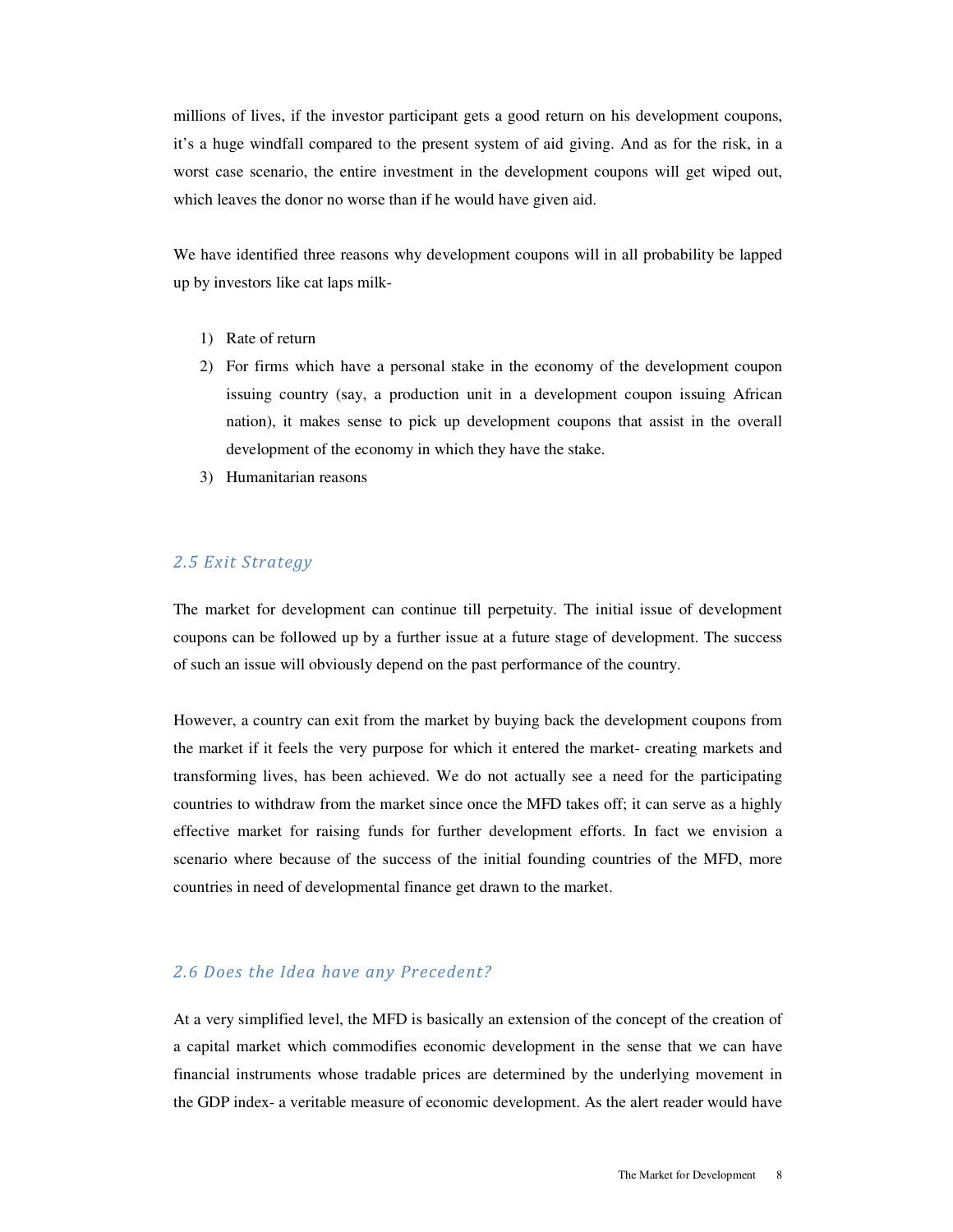guessed, this has direct parallels with nearly all capital markets in existence in the world economy today. The most obvious difference being that instead of firms issuing financial securities, we have countries of the world taking out financial instruments in the form of development coupons to mobilize resources for economic development.

#### 3.1 Private Sector Development

So how does the MFD help in private sector development? We have identified the following three areas-

- 1) Infrastructure
	- a. Transportation
	- b. Communication
	- c. Information
	- d. Power
	- e. Education and Human Capital
- 2) Stability in the economy and economic policies
- 3) A supportive government committed to providing a conducive environment for private sector development

The beauty of MFD is that all the above in fact become the top priority of the government looking to maximizing the value of its development coupons. Infrastructure is perhaps the most vital element for GDP maximization and the government accords it top priority. Stability in the economy and economic stance of the government is again very important as business confidence depends on it and the government strives to maintain macro economic and political stability which in themselves are important pre requisites for private sector development. Lastly, since the private sector comes to play such an important role in the economy and generates a major chunk of the GDP, it becomes imperative on part of the government to show a supportive face and provide a long term conducive environment for private growth.

What are the checks on the government to ensure that the money raised through the MFD is not squandered? This is where the regulatory body of the MFD has an important part to play.